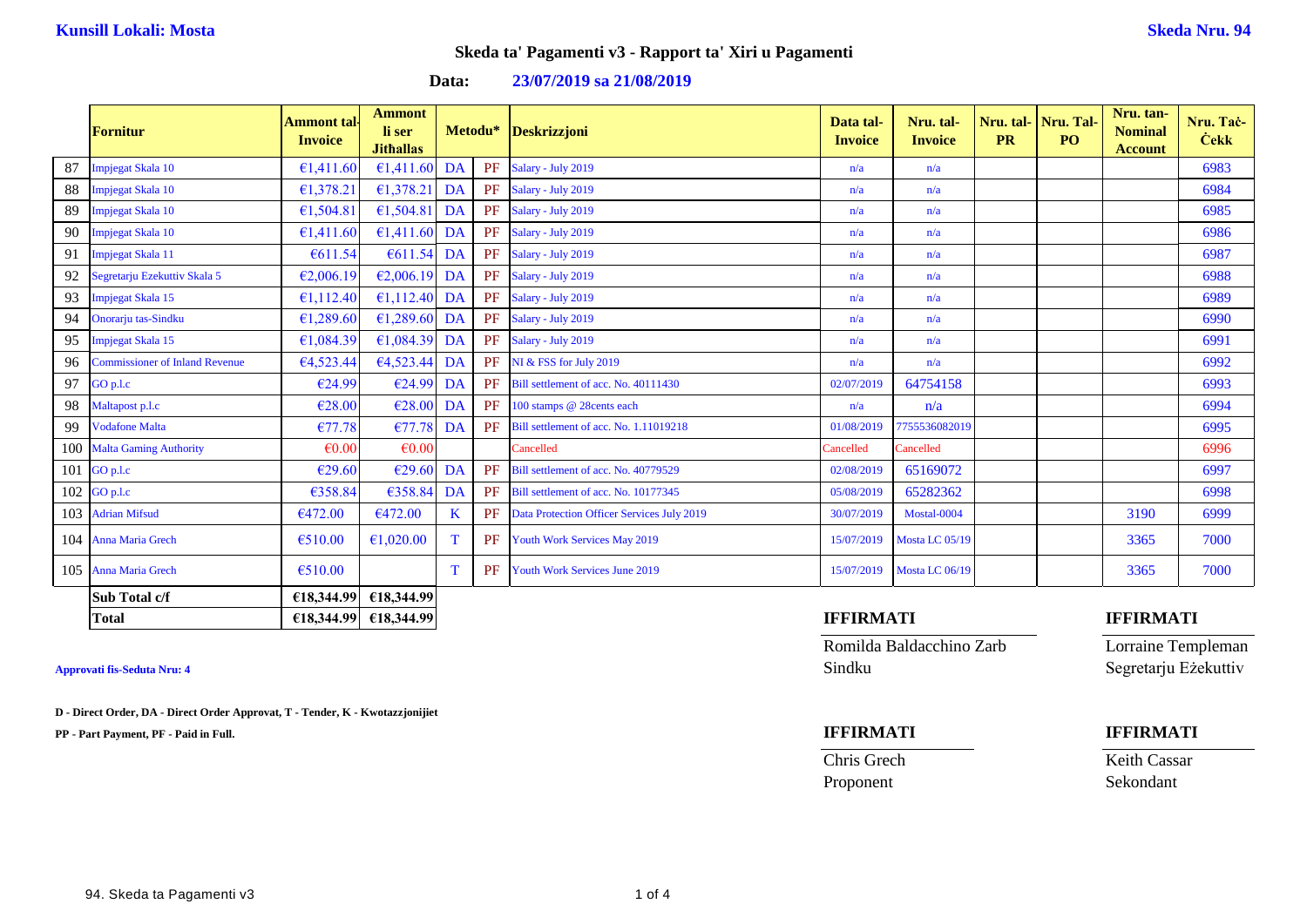| Data: | 23/07/2019 sa 21/08/2019 |  |
|-------|--------------------------|--|
|       |                          |  |

|     | <b>Fornitur</b>                                 | Ammont tal·<br><b>Invoice</b> | <b>Ammont</b><br>li ser<br><b>Jithallas</b> |             | Metodu*   | Deskrizzjoni                                                                                                                                                                                                            | Data tal-<br><b>Invoice</b> | Nru. tal-<br><b>Invoice</b>  | <b>PR</b> | Nru. tal-   Nru. Tal-<br>PO <sub>1</sub> | Nru. tan-<br><b>Nominal</b><br><b>Account</b> | Nru. Tač-<br><b>Cekk</b> |
|-----|-------------------------------------------------|-------------------------------|---------------------------------------------|-------------|-----------|-------------------------------------------------------------------------------------------------------------------------------------------------------------------------------------------------------------------------|-----------------------------|------------------------------|-----------|------------------------------------------|-----------------------------------------------|--------------------------|
|     | 106 Anthony Borg                                | €6,120.70                     | €6,120.70                                   | T           | PF        | Upkeep & maintenance of Parks, Garden and Soft Areas for the<br>month of July $2019$ + cleaning of bins on Sunday and Public<br>holidays as per addendum 1                                                              | 05/08/2019                  | 007/19                       |           |                                          | 3061                                          | 7001                     |
| 107 | Cauchi's                                        | €21.00                        | €86.00                                      | D           | PF        | 60 ball pens                                                                                                                                                                                                            | 09/03/2019                  | 72006                        |           | 1721                                     | 2620                                          | 7002                     |
| 108 | Cauchi's                                        | € $65.00$                     |                                             | D           | <b>PF</b> | 100 Lanyards                                                                                                                                                                                                            | 02/09/2019                  | 71970                        |           | 1712                                     | 3360                                          | 7002                     |
| 109 | <b>Correct Termination Ltd</b>                  | €200.60                       | €289.10                                     | D           | <b>PF</b> | Replacement of 2 microphones in boardroom                                                                                                                                                                               | 04/08/2019                  | 2340                         |           | 1804                                     | 2340                                          | 7003                     |
|     | 110 Correct Termination Ltd                     | €88.50                        |                                             | D           | PF        | Changing camera stream from Flash to HTML5 (online streaming<br>of council meetings) on Mosta website                                                                                                                   | 04/08/2019                  | <b>CTL130819</b>             |           | 1804                                     | 2340                                          | 7003                     |
| 111 | Design & Technical Resources Ltd                | €211.18                       | € $624.18$                                  | T.          | PF        | Professional fees covering certification fo works done by Adam<br>Bugeja                                                                                                                                                | 18/07/2019                  | DG/20 1907 114               |           |                                          | 3130                                          | 7004                     |
|     | 112 Design & Technical Resources Ltd            | €413.00                       |                                             | T           | PF        | Professional fees covering a) preparation of an appeal for<br>PC/21/19 tad-Dip b) downloading approved permits PA/2495/19<br>& PA/256/19 c) preparation of application for funding for drip<br>irrigation & cat welfare | 18/07/2019                  | DG/20 1907 113               |           |                                          | 3130                                          | 7004                     |
|     | 113 DGalea Consult Ltd                          | €1,947.00                     | €1,947.00                                   | T           | PF        | Accounting services June to September 2019                                                                                                                                                                              | 30/07/2019                  | 80/2019                      |           |                                          | 3160                                          | 7005                     |
|     | 114 Farogroup Ltd                               | €10,247.12                    | €15,805.22                                  | T           | PF        | Supply & Installation of IP CCTV Cameras in 4 different<br>playingfields (KLMT/08/2018)                                                                                                                                 | 01/08/2019                  | 20190376                     |           | 127-19                                   | 7315                                          | 7006                     |
|     | 115 Farogroup Ltd                               | €5,558.10                     |                                             | D           | PF        | Supply & Installation of IP CCTV Cameras in Gnien 1-Gharusa tal<br><b>Mosta</b>                                                                                                                                         | 02/08/2019                  | 20190382                     |           | 1763                                     | 7315                                          | 7006                     |
|     | 116 G.3.B Ltd                                   | €496.57                       | €454.49                                     | T           | PF        | Upkeep of public convenience July 2019                                                                                                                                                                                  | 22/07/2019                  | <b>MST 22/19</b>             |           |                                          | 3053                                          | 7007                     |
|     | 117 G.3.B Ltd                                   | $-642.08$                     |                                             | $\mathbf T$ | PF        | Less 10% as per defaault notice 7/2019                                                                                                                                                                                  | 22/07/2019                  | 39/0962/19/OC<br>$\mathbf C$ |           |                                          |                                               | 7007                     |
| 118 | Jean Pierre Portanier Mifsud obo Sounds<br>Good | €150.45                       | €150.45                                     | D           | PF        | Setting up a PA system in boardroom for new Mayor outh<br>ceremony 5/7/2019                                                                                                                                             | 21/07/2019                  | 70/19                        |           | 1806                                     | 3360                                          | 7008                     |
|     | 119 Jimmy Muscat                                | €3,681.60                     | €3,681.60                                   | T           | PF        | Bulky refuse collection July 2019                                                                                                                                                                                       | 07/31/19                    | 007/19                       |           |                                          | 3042                                          | 7009                     |
|     | 120 Mario Mifsud                                | €500.00                       | €1,500.00                                   | T           | <b>PF</b> | <b>Legal Services April 2019</b>                                                                                                                                                                                        | 16/07/2019                  | $\overline{9}$               |           |                                          | 3140                                          | 7010                     |
| 121 | <b>Mario Mifsud</b>                             | €500.00                       |                                             | T           | <b>PF</b> | <b>Legal Services May 2019</b>                                                                                                                                                                                          | 16/07/2019                  | 10                           |           |                                          | 3140                                          | 7010                     |
| 122 | <b>Mario Mifsud</b>                             | €500.00                       |                                             | T           | <b>PF</b> | <b>Legal Services June 2019</b>                                                                                                                                                                                         | 16/07/2019                  | -11                          |           |                                          | 3140                                          | 7010                     |
|     | Sub Total c/f                                   | €30,658.74                    | €30,658.74                                  |             |           |                                                                                                                                                                                                                         |                             |                              |           |                                          |                                               |                          |

**D - Direct Order, DA - Direct Order Approvat, T - Tender, K - Kwotazzjonijiet**

**Sub Total b/f €18,344.99 €18,344.99**

**PP - Part Payment, PF - Paid in Full. IFFIRMATI IFFIRMATI**

### **Total €49,003.73 €49,003.73 IFFIRMATI IFFIRMATI**

Romilda Baldacchino Zarb Lorraine Templeman Approvati fis-Seduta Nru: 4 Segretarju Eżekuttiv

# Chris Grech Keith Cassar

Proponent Sekondant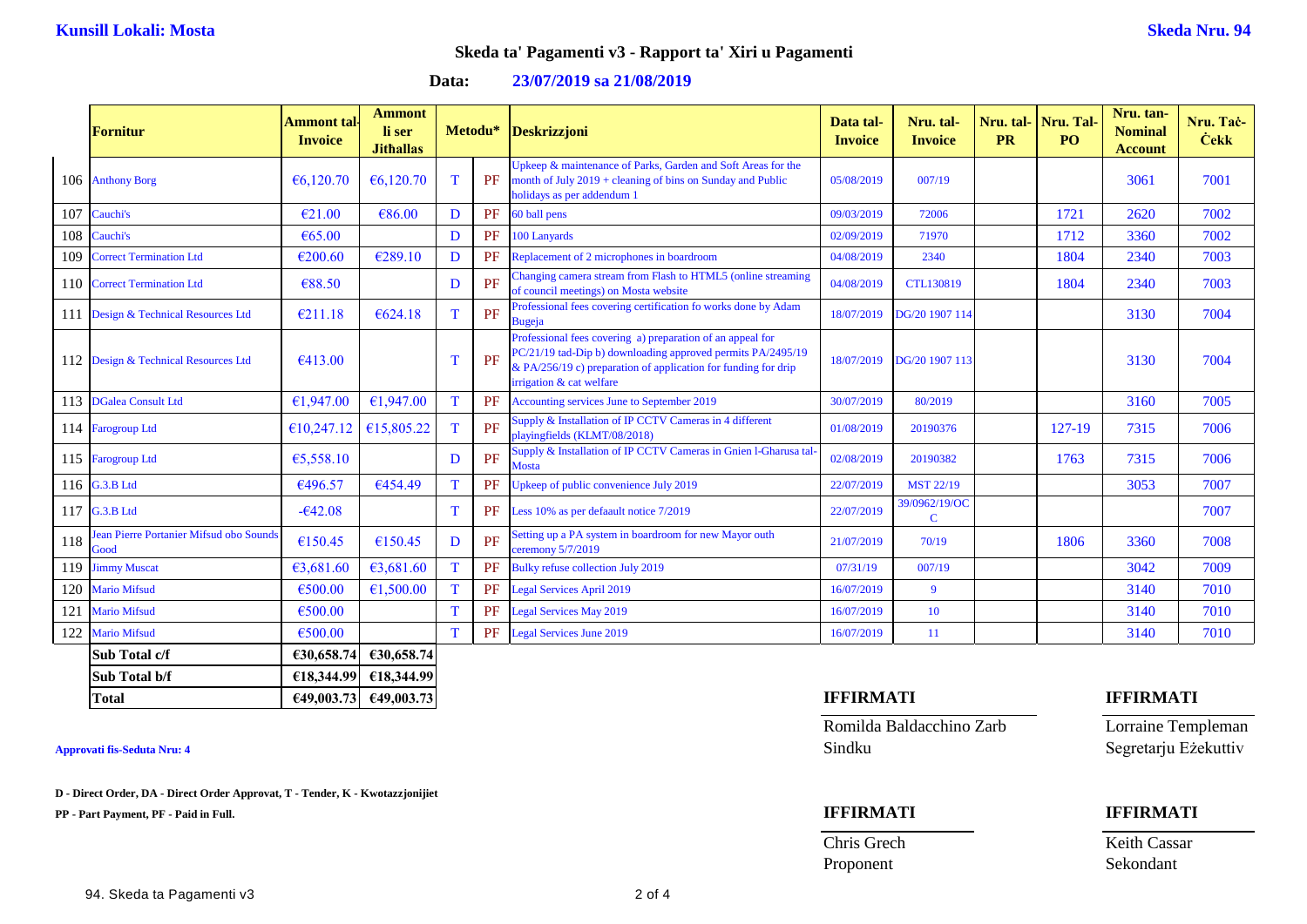| 23/07/2019 sa 21/08/2019 |
|--------------------------|
|                          |

|     | <b>Fornitur</b>                       | Ammont tal·<br><b>Invoice</b> | <b>Ammont</b><br>li ser<br><b>Jithallas</b> |   | Metodu*   | <b>Deskrizzjoni</b>                                                     | Data tal-<br><b>Invoice</b> | Nru. tal-<br><b>Invoice</b> | <b>PR</b> | Nru. tal- Nru. Tal<br>P <sub>O</sub> | Nru. tan-<br><b>Nominal</b><br><b>Account</b> | Nru. Tač-<br><b>Cekk</b> |
|-----|---------------------------------------|-------------------------------|---------------------------------------------|---|-----------|-------------------------------------------------------------------------|-----------------------------|-----------------------------|-----------|--------------------------------------|-----------------------------------------------|--------------------------|
|     | 123 Micamed Ltd                       | €82.60                        | €584.10                                     |   | <b>PF</b> | <b>Street Lighting Maintenance (W440)</b>                               | 18/07/2019                  | 3124                        |           |                                      | 3010                                          | 7011                     |
|     | 124 Micamed Ltd                       | €94.40                        |                                             | T | PF        | <b>Street Lighting Maintenance (W574)</b>                               | 18/07/2019                  | 3127                        |           |                                      | 3010                                          | 7011                     |
|     | 125 Micamed Ltd                       | €94.40                        |                                             | T | <b>PF</b> | <b>Street Lighting Maintenance (W088)</b>                               | 18/07/2019                  | 3128                        |           |                                      | 3010                                          | 7011                     |
|     | 126 Micamed Ltd                       | €82.60                        |                                             | T | PF        | <b>Street Lighting Maintenance (W185)</b>                               | 24/07/2019                  | 3143                        |           |                                      | 3010                                          | 7011                     |
|     | 127 Micamed Ltd                       | $\epsilon$ 0.00               |                                             | T | PF        | <b>Street Lighting Maintenance (W694)</b>                               | 25/07/2019                  | 3148                        |           |                                      | 3010                                          | 7011                     |
|     | 128 Micamed Ltd                       | $\epsilon$ <sub>0.00</sub>    |                                             | T | PF        | <b>Street Lighting Maintenance (W523)</b>                               | 26/07/2019                  | 3162                        |           |                                      | 3010                                          | 7011                     |
|     | 129 Micamed Ltd                       | €23.60                        |                                             | T | PF        | <b>Street Lighting Maintenance (W694)</b>                               | 26/07/2019                  | 3163                        |           |                                      | 3010                                          | 7011                     |
|     | 130 Micamed Ltd                       | €206.50                       |                                             | T | PF        | <b>Street Lighting Maintenance (W683)</b>                               | 30/07/2019                  | 3176                        |           |                                      | 3010                                          | 7011                     |
| 131 | <b>Northern Cleaning Group Ltd</b>    | €8,926.45                     | £17,171.90                                  | T | PF        | Collection of black bag waste June 2019                                 | 30/06/2019                  | <b>MST 6A/19</b>            |           |                                      | 3041                                          | 7012                     |
|     | 132 Northern Cleaning Group Ltd       | €8,245.45                     |                                             | T | PF        | Collection of Organic bag waste June 2019                               | 30/06/2019                  | <b>MST 6B/19</b>            |           |                                      | 3041                                          | 7012                     |
|     | 133 Philip Azzopardi                  | €2,253.00                     | €2,253.00                                   | T | PF        | Maintenance hand / Messenger for the month of July 2019                 | 05/08/2019                  | 013/19                      |           |                                      | 3056                                          | 7013                     |
|     | 134 Philip Azzopardi                  | €650.00                       | €650.00                                     | T | PF        | Use of van for the month of July 2019                                   | 05/08/2019                  | 014/19                      |           |                                      | 3056                                          | 7014                     |
|     | 135 PreeoStudios Ltd                  | €106.20                       | €106.20                                     | D | PF        | Video stream incl update in code (online streaming council<br>meetings) | 01/08/2019                  | 1511                        |           |                                      | 2370                                          | 7015                     |
|     | 136 PwC Malta Technology Services Ltd | €206.50                       | €206.50                                     | K | PF        | IT Services rendered in July 2019                                       | 31/07/2019                  | MLT39200651                 |           |                                      | 3160                                          | 7016                     |
|     | 137 Resource Support & Services Ltd   | €19.02                        | €19.02                                      | D | <b>PF</b> | Overtime on 2nd July (Alfred Bugeja)                                    | 11/07/2019                  | CL13174                     |           |                                      | 3190                                          | 7017                     |
|     | 138 Silver Star Transport Limited     | €207.68                       | €207.68                                     | T | <b>PF</b> | <b>Transport Service Day Centre June 2019</b>                           | 30/06/2019                  | 10005567                    |           |                                      | 3364                                          | 7018                     |
|     | 139 Socjeta Piroteknika 15 T'Awwissu  | €150.00                       | €150.00                                     | D | <b>PF</b> | Advert in yearly annual 2019                                            | 19/07/2019                  | 1025                        |           | 1813                                 | 2940                                          | 7019                     |
|     | 140 Svetlick Flores                   | €140.00                       | €140.00                                     | D | PF        | Preparation of e-tender (Handyman & Contracts Manager)                  | 20/05/2019                  | 19055                       |           | 018-19                               | 3190                                          | 7020                     |
|     | Sub Total c/f                         | €21.488.40                    | €21,488.40                                  |   |           |                                                                         |                             |                             |           |                                      |                                               |                          |
|     | Sub Total b/f                         |                               | €49,003.73 €49,003.73                       |   |           |                                                                         |                             |                             |           |                                      |                                               |                          |

**D - Direct Order, DA - Direct Order Approvat, T - Tender, K - Kwotazzjonijiet**

**PP - Part Payment, PF - Paid in Full. IFFIRMATI IFFIRMATI**

Romilda Baldacchino Zarb Lorraine Templeman **Approvati fis-Seduta Nru: 4** Sindku Segretarju Eżekuttiv

**Chris Grech Keith Cassar** Proponent Sekondant

### **Total €70,492.13 €70,492.13 IFFIRMATI IFFIRMATI**